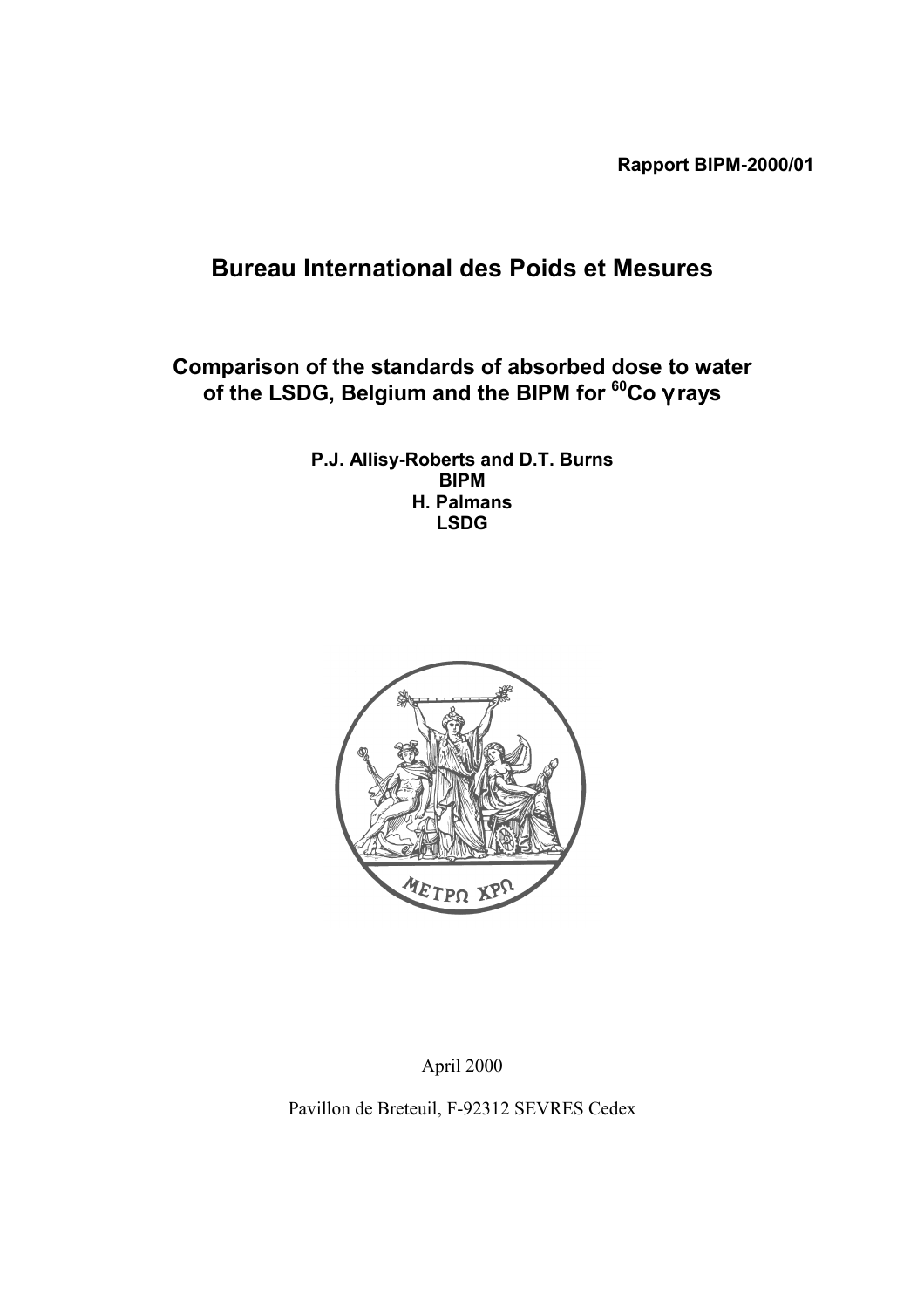# **Comparison of the standards of absorbed dose to water of the LSDG, Belgium and the BIPM for 60Co** γ **rays**

by P.J. Allisy-Roberts\* , D.T. Burns\* and H. Palmans\*\*

\*Bureau International des Poids et Mesures, F-92310 SËvres \*\*Laboratorium voor Standaarddosimetrie, Gent, Belgium.

#### **Abstract**

A comparison of the standards of absorbed dose to water of the Laboratorium voor Standaarddosimetrie Gent (LSDG), Belgium and of the Bureau International des Poids et Mesures (BIPM) has been made in  $^{60}$ Co gamma radiation. The results show that the LSDG and the BIPM standards for absorbed dose to water are in agreement, yielding a ratio of 0.9948 for the calibration factors of the transfer chambers, the difference being within the combined standard uncertainty (0.0075).

### **1. Introduction**

An indirect comparison of the standards of absorbed dose to water of the Laboratorium voor Standaarddosimetrie Gent (LSDG), Belgium, and of the Bureau International des Poids et Mesures (BIPM), was carried out in <sup>60</sup>Co radiation in September 1999. This absorbed dose to water comparison is the first such comparison made between the two laboratories.

The primary standard of the LSDG for absorbed dose is a Domen type sealed water calorimeter [1] as described in [2]. The BIPM primary standard is a graphite cavity ionization chamber of pancake geometry as described in [3].

The comparison was undertaken using two ionization chambers belonging to the LSDG as transfer instruments. The chambers were calibrated at the LSDG before and after the measurements made at the BIPM. The result of the comparison is given in terms of the ratio of the calibration factors of the transfer chambers determined at the two laboratories.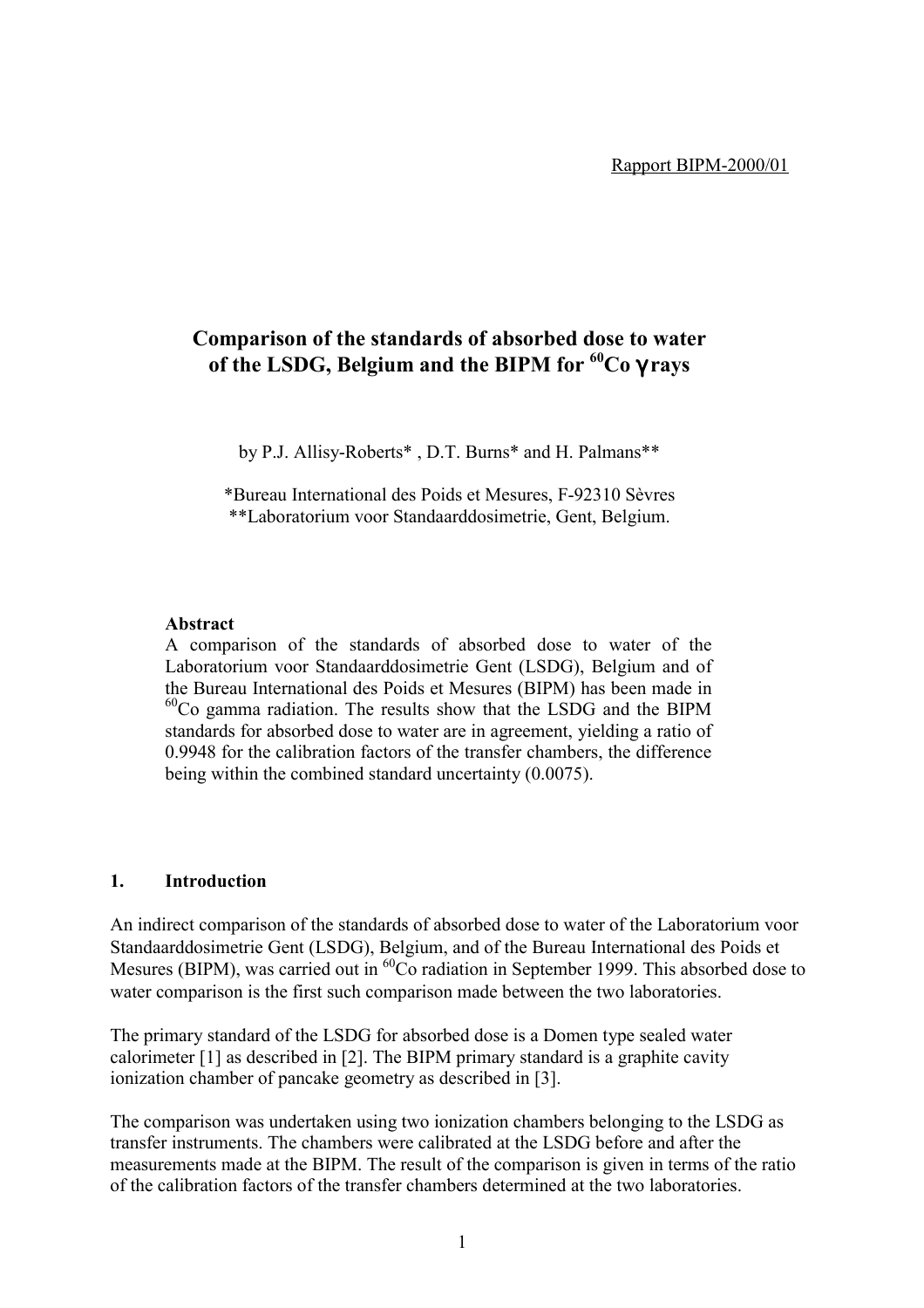# **2. Determination of the absorbed dose to water**

At the BIPM, the absorbed dose rate to water is determined from

$$
\dot{D}_{\rm w, BIPM} = (I/m)(W/e)\bar{s}_{\rm c,a} \Pi k_i, \qquad (1)
$$

where

| I/m                  | is the mass ionization current measured by the standard,                        |
|----------------------|---------------------------------------------------------------------------------|
| W                    | is the average energy spent by an electron of charge $e$ to produce an ion pair |
|                      | in dry air,                                                                     |
| $\overline{S}_{c,a}$ | is the ratio of the mean mass stopping powers of graphite and air,              |
| $\prod k_i$          | is the product of the correction factors to be applied to the standard.         |

The values of the physical constants and the correction factors entering in (1) for the BIPM are given in [3] together with their uncertainties, the combined relative standard uncertainty being  $2.9\times10^{-3}$ . The uncertainty budget is shown in Table 1.

At the LSDG, the absorbed dose to water *D* is determined from

$$
D_{\rm w, LSDG} = c_{\rm w} \cdot \Delta T_{\rm w} \cdot k_{\rm c} \cdot k_{\rm sc} \cdot k_{\rm dd} \cdot \frac{1}{1 - h},\tag{2}
$$

where

- *c*w is the specific heat capacity of water at the calorimeter operating temperature of  $4 °C$
- $\Delta T_{\rm w}$  is the temperature rise measured using two calibrated thermistors and a balancing resistor in a one-armed AC bridge
- $k_c$  is the correction factor for conductive heat flow
- $k_{\rm sc}$  is the correction factor for changes in absorbed dose to water due to the perturbation of the radiation field by non-water materials (scatter correction)

 $k_{dd}$  is the correction factor for the non-homogeneity of the lateral dose distribution

*h* is the correction for the chemical heat defect of water.

The design and operation of the calorimeter are described in [2]. The components of uncertainty, giving a combined relative standard uncertainty of  $6.6\times10^{-3}$ , are given in Table 2.

The standard of absorbed dose to water at the LSDG is maintained through the use of a secondary standard consisting of three NE2571-type ionization chambers calibrated directly against the water calorimeter. The uncertainty of this determination is shown in Table 3.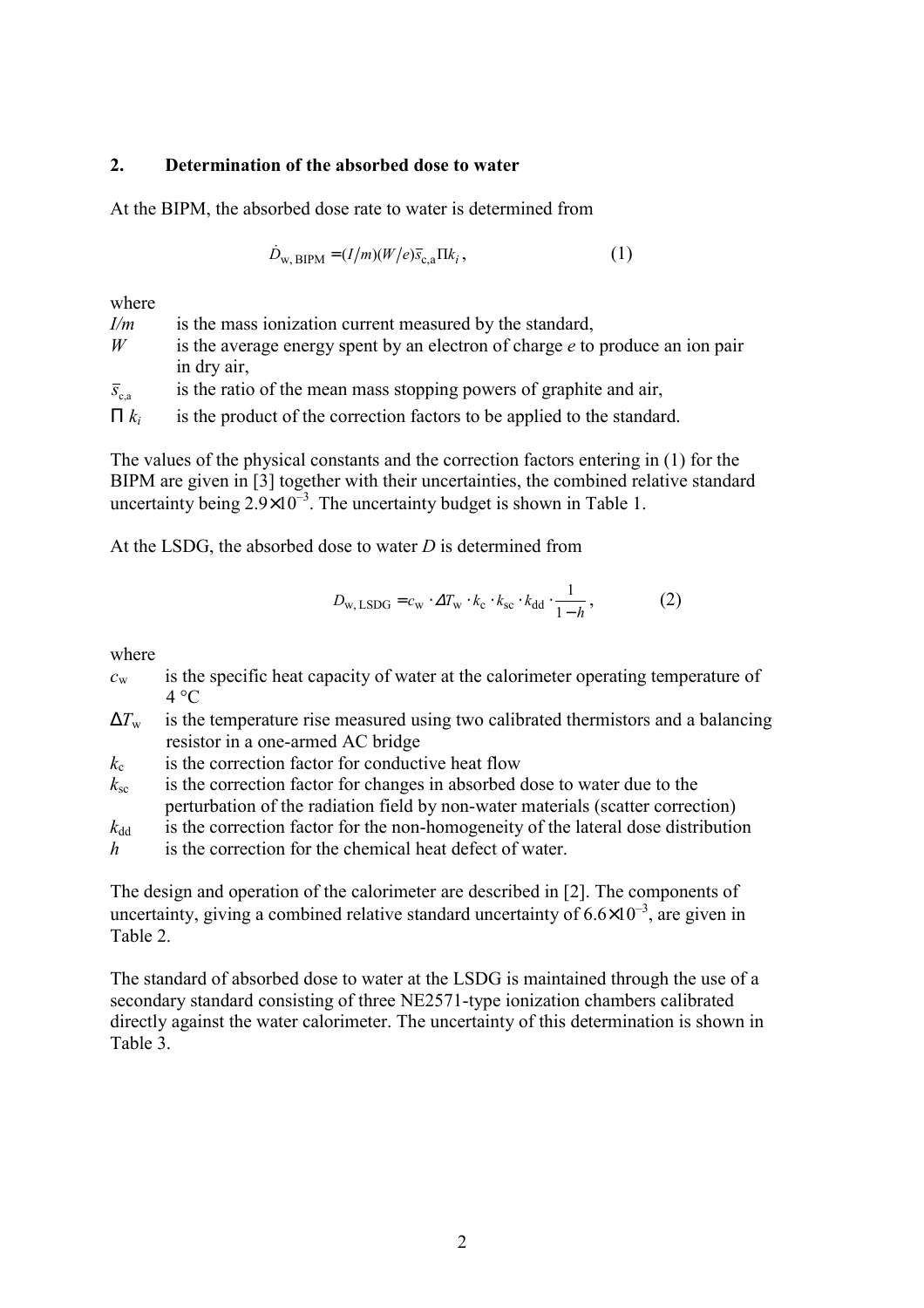| Quantity                                                      | <b>BIPM</b> value | BIPM relative standard uncertainty <sup>(1)</sup> |              |
|---------------------------------------------------------------|-------------------|---------------------------------------------------|--------------|
|                                                               |                   | $100 s_i$                                         | $100 u_i$    |
| Dry air density $^{(2)}$ / (kg m <sup>-3</sup> )              | 1.2930            |                                                   | 0.01         |
| $W/e$ / $(J C^{-1})$                                          | 33.97             |                                                   | $0.11^{(3)}$ |
| $\overline{s}_{c,a}$                                          | 1.0030            |                                                   |              |
| $k_{\text{cav}}$ (air cavity)                                 | 0.9900            | 0.03                                              | 0.04         |
| $(\overline{\mu}_{en}/\rho)_{w,c}$                            | 1.1125            | 0.01                                              | 0.14         |
| $\Psi_{\rm w.c}$ (photon fluence ratio)                       | 1.0065            | 0.04                                              | 0.06         |
| $(1+\epsilon)_{w,c}$ (dose to kerma ratio)                    | 1.0015            |                                                   | 0.06         |
| $k_{\text{ps}}$ (PMMA <sup>(4)</sup> envelope)                | 0.9999            | 0.00 <sub>5</sub>                                 | 0.01         |
| $k_{\text{pf}}$ (phantom window)                              | 0.9996            |                                                   | 0.01         |
| $k_{\rm rn}$ (radial non-uniformity)                          | 1.0051            | 0.005                                             | 0.03         |
| (recombination losses)<br>$k_{\rm s}$                         | 1.0016            | 0.004                                             | 0.01         |
| $k_h$ (humidity)                                              | 0.9970            |                                                   | 0.03         |
| Volume of standard CH4-1 / $cm3$                              | 6.8810            | 0.19                                              | 0.03         |
| <i>I</i> (ionization current)                                 |                   | 0.01                                              | 0.02         |
| Quadratic summation                                           | 0.20              | 0.21                                              |              |
| Combined relative standard uncertainty of $D_{\text{w,BIPM}}$ | 0.29              |                                                   |              |

# **Table 1. Physical constants, correction factors and relative standard uncertainties for the BIPM ionometric standard of absorbed dose to water**

(1) In each Table,  $s_i$  represents the Type A relative standard uncertainty  $u_A(x_i)/\bar{x}_i$ , estimated by statistical means;  $u_i$ represents the Type B relative standard uncertainty  $u_B(x_i)/\bar{x}_i$  estimated by other means.

(2) At 0°C and 101.325 kPa.

(3) Combined uncertainty of the product  $(W / e)$ *s*<sub>c</sub><sub>a</sub>.

(4) Polymethylmethacrylate

Absorbed dose is determined at the BIPM under conditions defined by the Consultative Committee for Ionizing Radiation (CCRI), previously known as the CCEMRI [4]:

- the distance from the source to the reference plane (centre of the detector) is 1 m,
- the field size in air at the reference plane is 10 cm x 10 cm, the photon fluence rate at the centre of each side of the square being 50 % of the photon fluence rate at the centre of the square,

• the reference depth in water is 5 g  $cm^{-2}$ .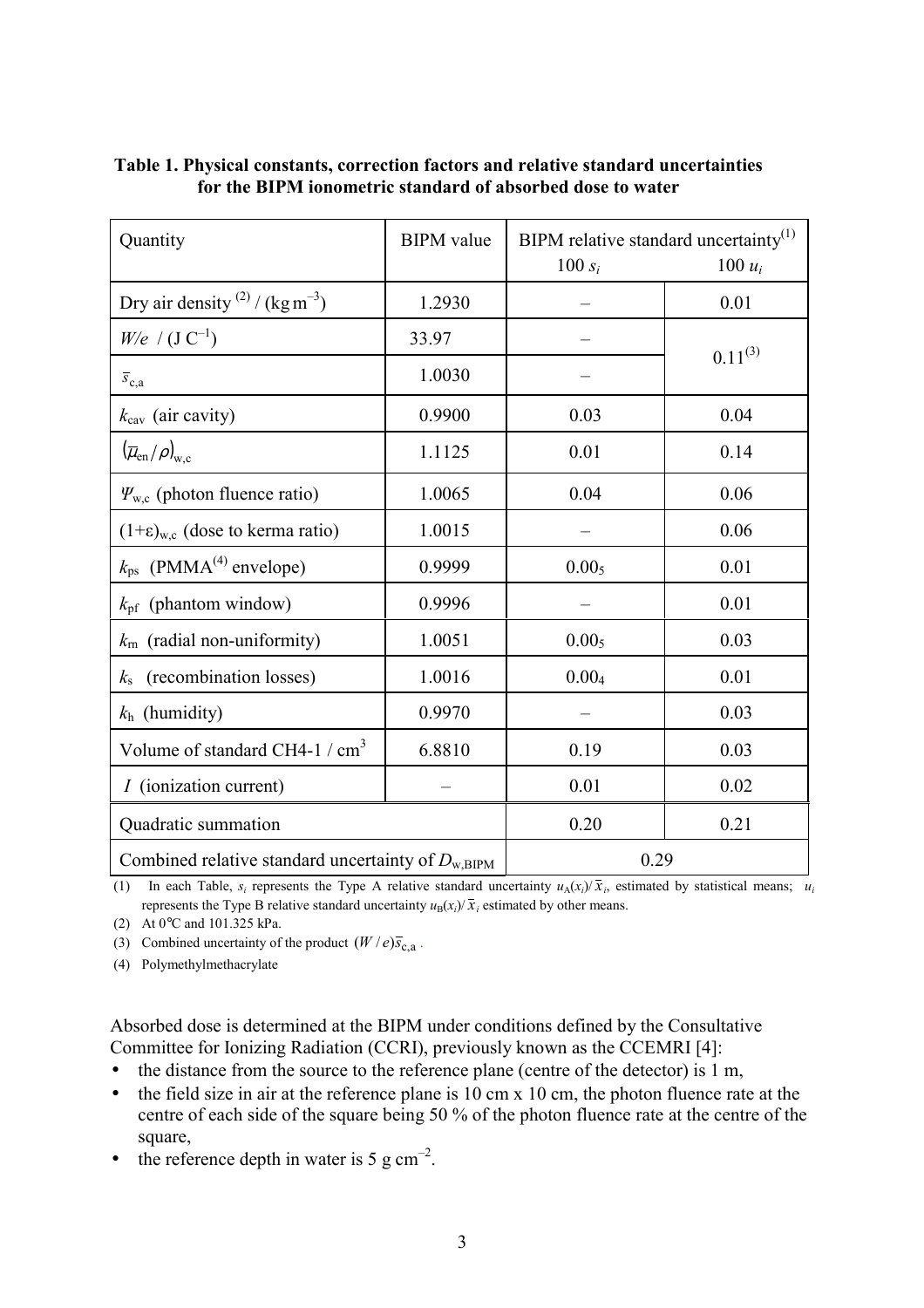| Table 2. Relative standard uncertainties for the LSDG calorimetric standard |
|-----------------------------------------------------------------------------|
| of absorbed dose to water                                                   |

| Source of uncertainty                                         | <b>LSDG</b><br>Value | LSDG relative standard<br>uncertainty |           |
|---------------------------------------------------------------|----------------------|---------------------------------------|-----------|
|                                                               |                      | 100 $s_i$                             | 100 $u_i$ |
| Bridge calibration                                            |                      | 0.20                                  |           |
| Reproducibility of calorimeter response                       |                      | 0.20                                  |           |
| Thermistor calibration                                        |                      |                                       | 0.15      |
| Thermistor positioning                                        |                      |                                       | 0.13      |
| $k_c$ heat flow correction factor <sup>(*)</sup>              | 1.0016               |                                       | 0.25      |
|                                                               | to 1.0038            |                                       |           |
| $k_{\rm sc}$ scatter correction factor <sup>(*)</sup>         | 0.9999               |                                       | 0.04      |
|                                                               | to 1.0010            |                                       |           |
| $k_{\rm dd}$ lateral dose distribution correction factor      | 1.0003               |                                       | 0.01      |
| h chemical heat defect                                        | 1.0000               |                                       | 0.50      |
| Quadratic summation                                           |                      | 0.28                                  | 0.59      |
| Combined relative standard uncertainty of $D_{\text{w,LSDG}}$ | 0.66                 |                                       |           |

(\*) Values for different sealed-water vessels in the water calorimeter

# **Table 3. Relative standard uncertainties for the maintenance of the secondary standards of absorbed dose to water at the LSDG**

| Source of uncertainty                                                      | <b>LSDG</b><br>Value | LSDG relative standard<br>uncertainty |           |
|----------------------------------------------------------------------------|----------------------|---------------------------------------|-----------|
|                                                                            |                      | 100 $s_i$                             | $100 u_i$ |
| $D_{\rm w}$ determination                                                  |                      | 0.28                                  | 0.59      |
| Transfer standard measurements                                             |                      | 0.05                                  |           |
| Transfer standard position                                                 |                      |                                       | 0.13      |
| $k_{\rm dd}$ lateral dose distribution correction factor                   | 1.0005               |                                       | 0.02      |
| $k_{\text{PT}}$ temperature and pressure normalization                     |                      |                                       | 0.04      |
| $k_{\text{ion}}$ ion recombination correction factor                       | 1.0012               |                                       | 0.05      |
| $k_{\text{pol}}$ polarity correction factor                                | 1.0006               |                                       | 0.02      |
| Quadratic summation                                                        |                      | 0.28                                  | 0.61      |
| Combined relative standard uncertainty in transfer of $D_{\text{w, LSDG}}$ |                      | 0.68                                  |           |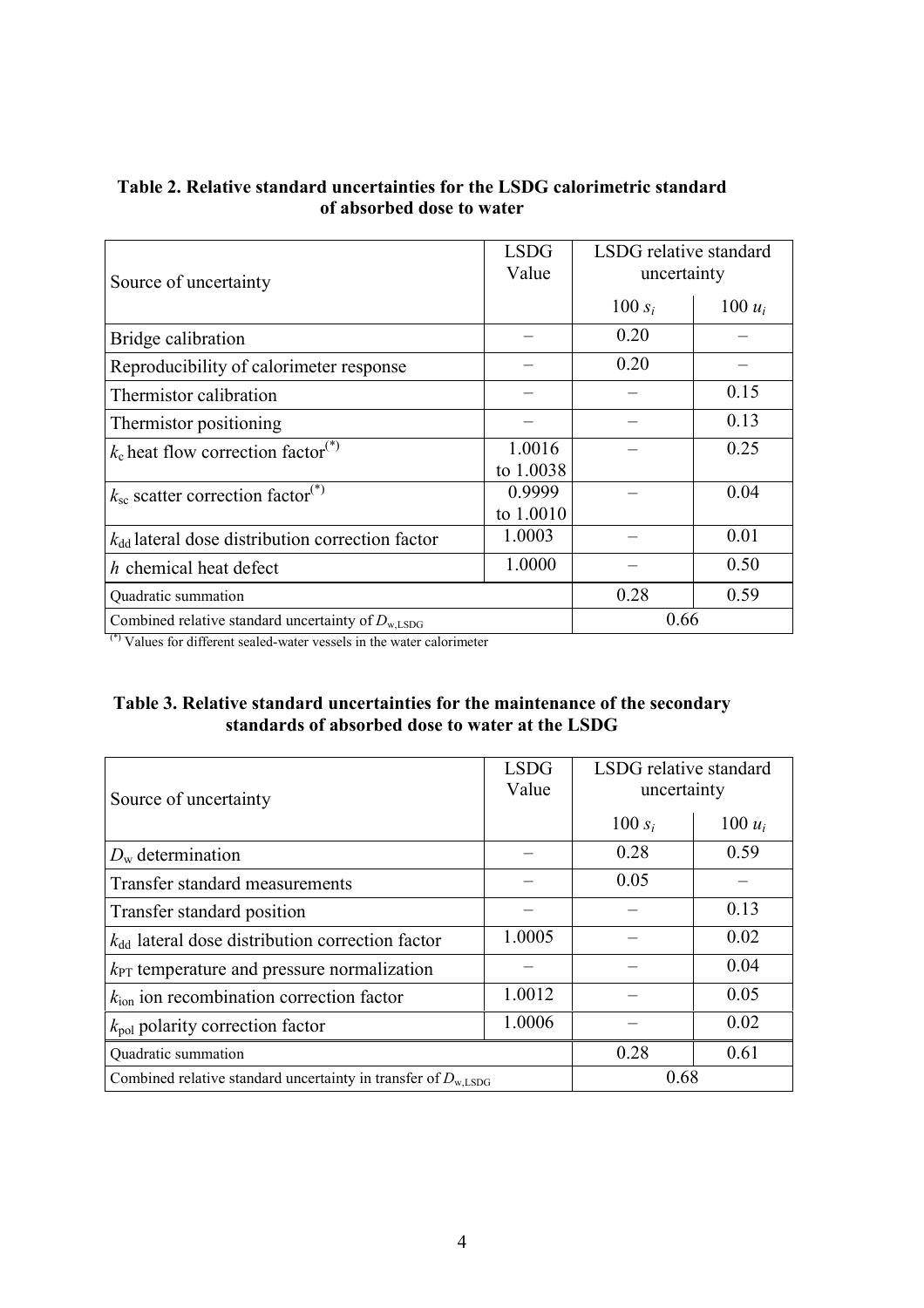The reference conditions at the LSDG differ from those of the BIPM, in that the source to reference plane distance is 75 cm and the field size at the reference plane is 12 cm  $\times$  12 cm. The effect of these differences on the comparison result should be small and is neglected.

## **3. The transfer chambers and their calibration**

The comparison of the LSDG and BIPM standards was made indirectly using the calibration factors  $N_p$  for the two transfer chambers given by

$$
N_{D, w, lab} = \dot{D}_{w, lab} / I_{lab} , \qquad (3)
$$

where  $\dot{D}_{w, lab}$  is the absorbed dose rate to water and  $I_{lab}$  is the ionization current of a transfer chamber as measured at the LSDG or the BIPM. The current measurements are corrected for the effects and influences described in this section.

The value of  $\dot{D}_{\text{wLSDG}}$  used for the comparison is the mean of measurements made over a period of 28 months using the secondary standard calibrated directly against the primary standard. The value is corrected to the date and time of 1999-09-01 0 h local time as is the current  $I_{\text{LSDG}}$  of the transfer chambers. The value for the half life of <sup>60</sup>Co of 1925.5 d,  $\sigma$  = 0.5 d as recommended by the IAEA [5] is used at both laboratories.

The  $\dot{D}_{\text{w BIPM}}$  value is the mean of measurements made over a period of three months before and after the comparison. By convention it is given at the reference date of 1999-01-01, 0h Universal Coordinated Time, as is the value of  $I_{\text{BIPM}}$ .

The two transfer chambers from the LSDG are NE2571 ionization chambers with serial numbers 2588 and 2923. Their main characteristics are listed in Table 4. These chambers were calibrated at the LSDG during the month of September 1999, immediately before and after the measurements at the BIPM. The statistical uncertainty of the mean LSDG calibration factor for each chamber is about  $3\times10^{-4}$ .

The experimental method for calibrations at the LSDG is described in [6] and that for the BIPM in [7]. At each laboratory the chambers were positioned with the stem perpendicular to the beam direction and with the appropriate markings on both chamber and envelope (engraved lines) facing the source.

A collecting voltage of 240 V (negative polarity), supplied at each laboratory, was applied to each chamber at least 30 minutes before measurements were made. No polarity correction was applied at either laboratory. Neither was a correction for recombination applied at either laboratory. The volume recombination is negligible at an air kerma rate of less than 10 mGv  $s^{-1}$  and the loss due to initial recombination will be the same in the two laboratories.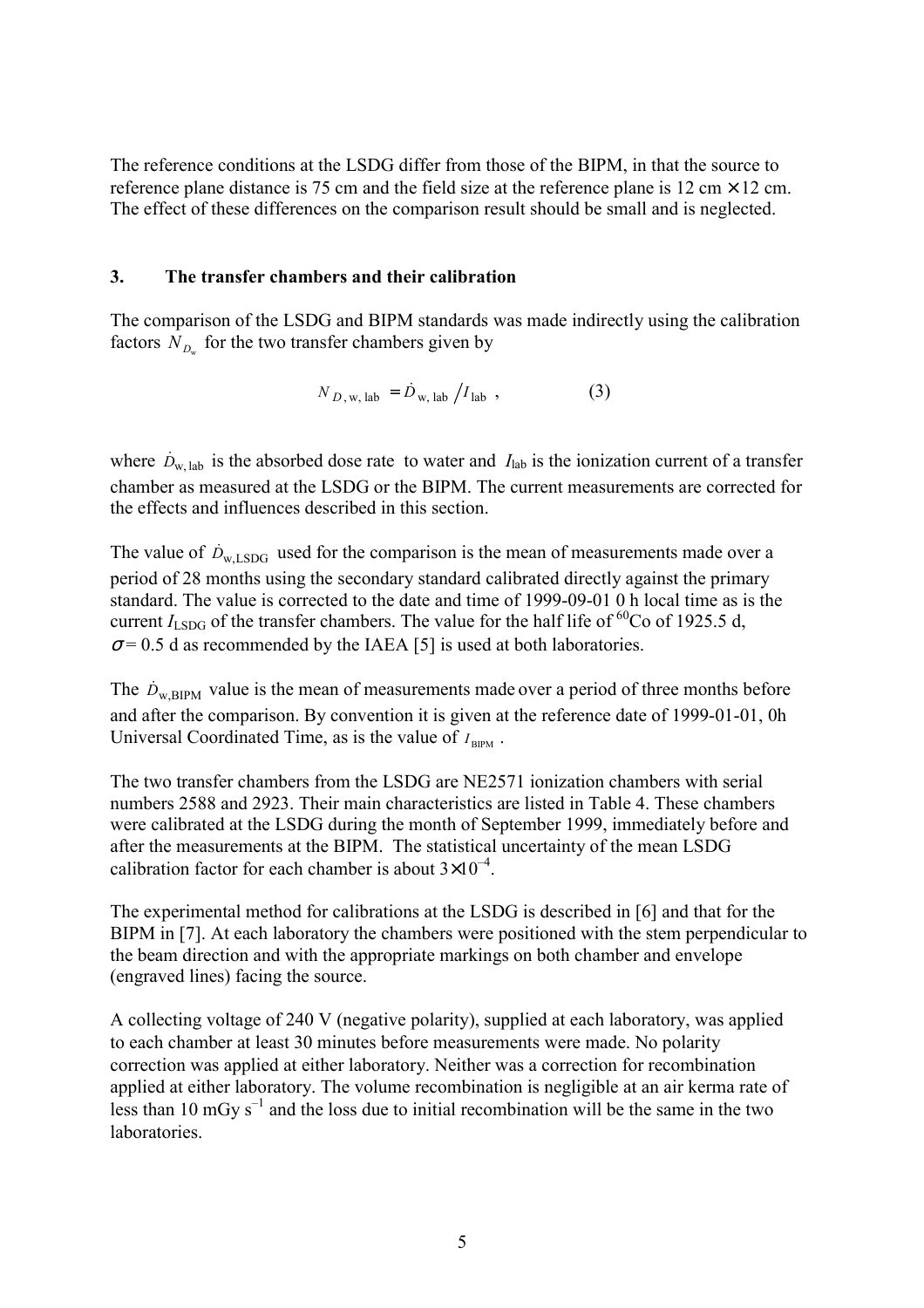| Characteristic  |                           | Serial No. 2588, 2923   |
|-----------------|---------------------------|-------------------------|
|                 |                           | Nominal value / mm      |
| Dimensions      | Inner diameter            | 6.4                     |
|                 | Wall thickness            | 0.38                    |
|                 | Cavity length             | 24.0                    |
|                 | Tip to reference<br>point | 14.5                    |
| Electrode       | Diameter                  | 1.0                     |
| Volume          | Air cavity                | $0.69$ cm <sup>3</sup>  |
| Wall            | Material                  | graphite                |
|                 | Density                   | $1.8 \text{ g cm}^{-3}$ |
| Applied voltage | Negative polarity         | 240 V                   |

**Table 4. Characteristics of the transfer chambers type NE 2571**

The charge *Q* collected by each transfer chamber was measured using electrometers, a Keithley 642 at the BIPM and a PTW DCI8500 electrometer at the LSDG. The chambers were irradiated for at least 30 minutes before any measurements were made.

The ionization current measured by each transfer chamber was corrected for the leakage current, the correction being less than 0.01 % in all cases. During a series of measurements, the water temperature was stable to better than  $0.02 \degree C$  at the LSDG and better than  $0.01 \degree C$  at the BIPM. The ionization current was corrected to 293.15 K and 101.325 kPa.

The relative standard uncertainty of the mean ionization current, measured with each transfer chamber over the period of the comparison, was typically  $3\times10^{-4}$  at the LSDG (four series of 20 measurements for each chamber) and  $10^{-4}$  at the BIPM (three series of 30 measurements for each chamber).

As humidity is controlled at  $(50 \pm 5)$ % at both the BIPM and the LSDG, no correction for humidity needs to be applied to the ionization current measured. No correction was made at the BIPM for the radial non-uniformity of the beam over the section of the transfer chambers. In the BIPM beam, the correction factor for this chamber type is less than 0.01 % [8]. At the LSDG a correction of 0.03 % was applied.

Both laboratories use a horizontal beam of radiation and the thickness of the PMMA front window has been accounted for as a water-equivalent thickness in g  $cm<sup>-2</sup>$  in the positioning of the chamber. In addition, the BIPM applies a correction factor  $k_{pf}$  (0.9996) which accounts for the non-equivalence to water of the PMMA in terms of interaction coefficients.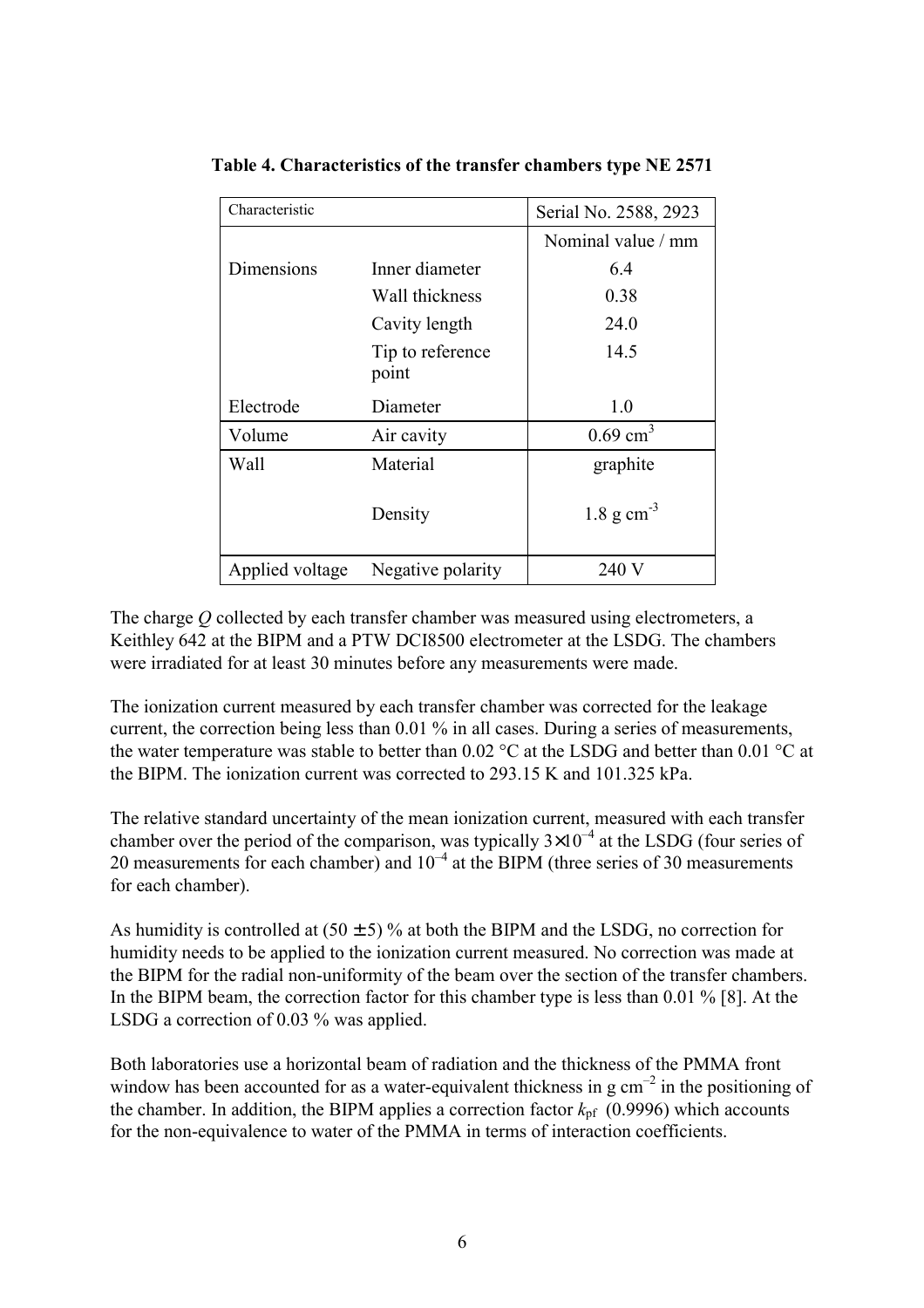### **4. Results of the comparison**

Table 5 lists the relevant values for  $N_{D,w}$  together with the results of the comparison,  $R_{D,w}$ , expressed in the form

$$
R_{D, \mathbf{w}} = N_{D, \mathbf{w} \text{ LSDG}} / N_{D, \mathbf{w} \text{ BIPM}} \,. \tag{4}
$$

The comparison result is taken as the mean value for both transfer chambers,  $R_{D,w} = 0.9948$ , with a combined standard uncertainty of 0.0075. Contributions to the relative standard uncertainty of  $N_{D,w}$  lab are listed in Table 6. The two laboratories determine absorbed dose by methods that are quite different and not correlated. The uncertainty of the result of the comparison is obtained by summing the uncertainties of  $D_{\text{w,BIPM}}$  and  $D_{\text{w,LSDG}}$  in quadrature, together with other contributions arising from the use of transfer standards. Thus the uncertainty of  $R_{D,w}$  arises from the uncertainties in the different methods used, in the chamber positioning and in the ionization currents measured by the transfer chambers at the two laboratories. The difference  $(3\times10^{-4})$  between  $R_{D,w}$  for the two chambers is compatible with its statistical uncertainty  $(3\times10^{-4})$ .

| <b>NE 2571</b> | $N_{D,w\text{ LSDG}}$      | $N_{D,\text{w BIPM}}$      | $R_{D,\text{w}}$ | $u_c^{(1)}$ |
|----------------|----------------------------|----------------------------|------------------|-------------|
| Chamber        | / Gy $\mu$ C <sup>-1</sup> | / Gy $\mu$ C <sup>-1</sup> |                  |             |
| 2588           | 45.124                     | 45.357                     | 0.9949           | 0.0075      |
| 2923           | 44.949                     | 45.191                     | 0.9946           | 0.0075      |
|                | Mean values                | 0.9948                     | 0.0075           |             |

#### **Table 5. Results of the comparison**

**(1)** combined standard uncertainty of  $R_D$ <sub>w</sub>

#### **5. Discussion**

While the transfer chambers were at the BIPM, the opportunity was taken to calibrate them in terms of air kerma in the <sup>60</sup>Co beam. The values for the calibration factor  $N_K$  measured at the LSDG for these chambers are also known and the ratio  $N_{K,\text{LSD}}/N_{K,\text{BIPM}}$  obtained for each chamber is 1.0055. As this result is significantly higher than all other NMI comparisons of air kerma it could indicate that a direct comparison with the LSDG of air kerma standards may be prudent. Indeed it is interesting to note that as a result of this comparison 0.3 % of the difference in the air kerma calibration factors at the LSDG and the BIPM was traced to a preexisting transcription error in the LSDG chamber wall correction factor.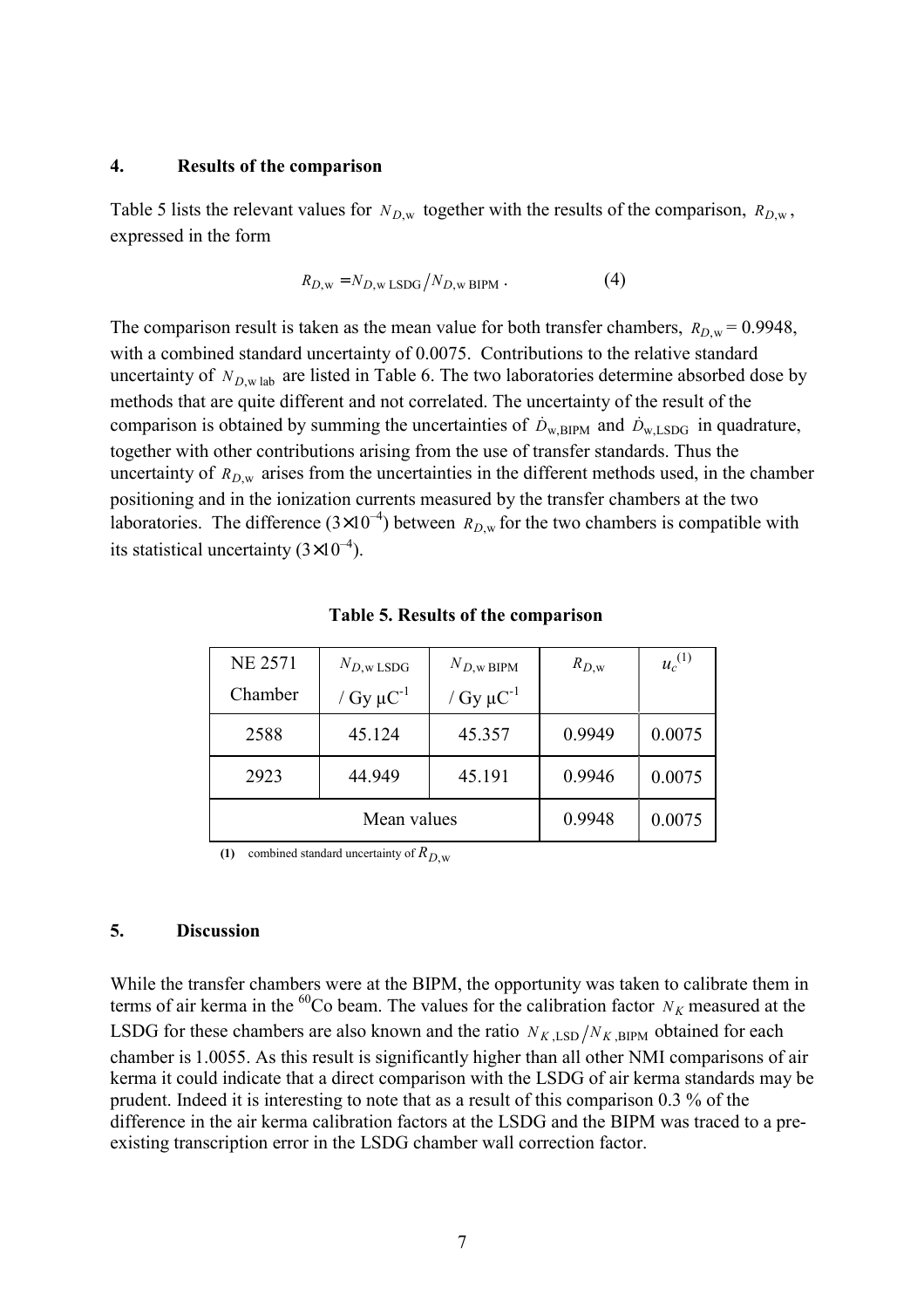|                                                         | <b>LSDG</b> |           | <b>BIPM</b> |           |
|---------------------------------------------------------|-------------|-----------|-------------|-----------|
| <b>Relative standard uncertainty of</b>                 | 100 $s_i$   | 100 $u_i$ | 100 $s_i$   | $100 u_i$ |
| Absorbed dose rate to water                             | 0.28        | 0.59      | 0.20        | 0.21      |
| Use of laboratory standard                              | 0.05        | 0.15      |             |           |
| Ionization current of each transfer chamber             | 0.03        | 0.04      | 0.01        | 0.02      |
| Distance                                                |             | 0.01      |             | 0.02      |
| Depth in water                                          |             | 0.13      |             | 0.10      |
| Relative standard uncertainties of $N_{D,\text{w lab}}$ |             |           |             |           |
| Quadratic summation                                     | 0.29        | 0.62      | 0.20        | 0.23      |
| Combined uncertainty                                    | 0.69        |           | 0.31        |           |
|                                                         |             |           |             |           |
| Relative standard uncertainties of $R_{D,w}$            |             | 100 s     | 100 u       |           |
| Quadratic summation                                     |             | 0.35      | 0.66        |           |
| Combined uncertainty                                    | 0.75        |           |             |           |
|                                                         |             |           |             |           |

**Table 6. Estimated relative standard uncertainties of the calibration factor,**  $N_{D,\text{w lab}}$ , of the transfer chambers and of  $R_{D,w}$ 

The measurements made in air and in water can also be used to check the stability of the two transfer chambers. The relative difference in calibration factors between the two chambers when calibrated in air is  $40\times10^{-4}$  in relative value at the BIPM and at the LSDG. This difference between the two chambers remains when calibrated in water  $(37\times10^{-4}$  and  $39\times10^{-4}$ respectively). These results confirm the stability of the transfer chambers and the standards.

The ratio of  $N_{D,w}/N_K$  at the BIPM for each chamber is 1.098, which is compatible with other measurements at the BIPM for NE2571 thimble-type transfer chambers [9].

# **6. Conclusions**

The primary standards of absorbed dose to water of the LSDG (Belgium) and the BIPM are in agreement,  $(R_{\text{LSD}} = 0.9948, u_c = 0.0075)$  within the comparison uncertainties. The result will be used as the basis for an entry to the BIPM key comparison database and the determination of degrees of equivalence between the ten national metrology institutes (NMIs) which have made such comparisons. The distribution of the results of the BIPM comparisons for these ten NMIs has a standard uncertainty of  $2.4\times10^{-3}$ .

Figure 1 shows the results of these comparison between each NMI and the BIPM [10 - 14]. The uncertainties shown on the graph are the standard uncertainties for each comparison result. When the same methods are used there are correlations between the results which need to be taken into account when comparing one NMI with another. It is interesting to note that the NIST, the NRC and the LSDG each has a water calorimeter as its primary standard. The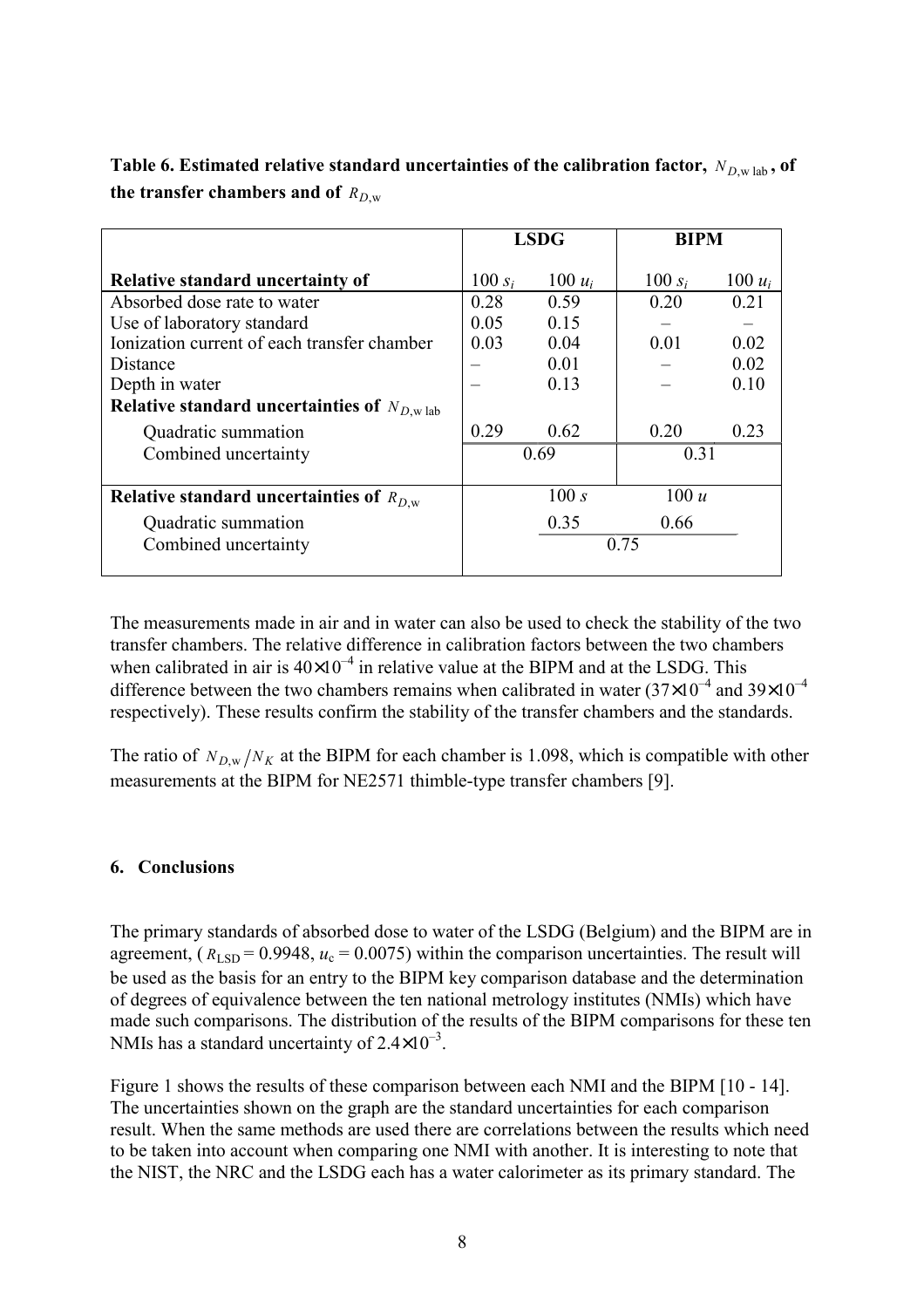largest correlated uncertainty between these results is that due to the chemical heat defect of water. Removing the correlations due to the heat defect  $(3\times10^{-3}$  to  $5\times10^{-3})$  and to the BIPM standard (2.9×10 $<sup>-3</sup>$ ) in each comparison and taking the other uncertainties into account, the</sup> combined standard uncertainty of the difference between each pair of the laboratories reduces to between  $3.5\times10^{-3}$  and  $5.6\times10^{-3}$ . The agreement between each pair of the three laboratories is within the appropriate combined uncertainty.



**Figure 1. International comparison of absorbed dose to water standards**

#### **References**

- [1] DOMEN S.R. (1994), A sealed water calorimeter for measuring absorbed dose, *J. Res. Nat. Bur. Stand.*, **99**, 121-141.
- [2] SEUNTJENS J P and PALMANS H (1999), Correction factors and performance of a 4 ºC sealed water calorimeter, *Phys. Med. Biol.*, **44**, 627-646.
- [3] BOUTILLON M. and PERROCHE A.-M. (1993), Ionometric determination of absorbed dose to water for cobalt-60 gamma rays, *Phys. Med. Biol.*, **38**, 439-454.
- [4] BIPM (1985), Constantes physiques pour les Ètalons de mesure de rayonnement, *BIPM Com. Cons. Etalons Mes. Ray. Ionisants*, Section (I) **11**, 1985, p. R45 (Paris: Offilib).
- [5] IAEA (1991), X- and gamma-ray standards for detector calibration, *IAEA-TEC-DOC-619*.